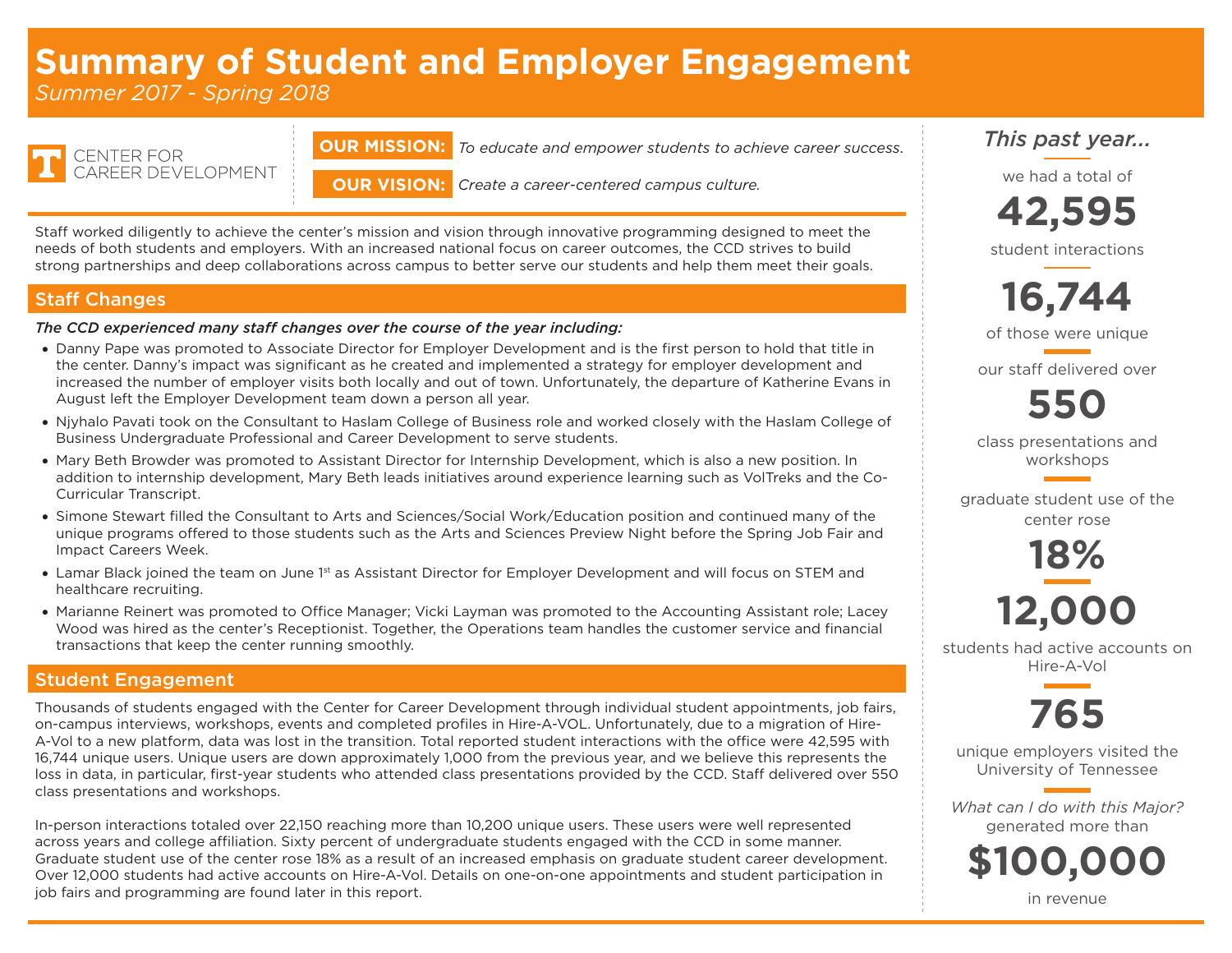#### Employer Relations

Approximately 765 unique employers visited the University of Tennessee, Knoxville through events arranged by the CCD including: job fairs, on-campus recruiting, employer of the day and information sessions. Additionally, employers posted thousands of positions, part-time, internship, and full-time, in the Hire-a-VOL system. The office seeks opportunities to engage employers in educational programs to assist students through networking events, job fair preparation, and resume critiques. A number of employers provided financial and departmental support formally through the Elite Partners Program and supported programming such as Resumes and Lattes, an event offering resume critiques, free packets of resume paper and a coffee bar to participating students.

The center managed 10 career fairs that hosted a total of 773 employers and 5,329 students. These events ranged from large, all-major fairs to small, niche fairs. The center also offered logistical and staff support to colleges hosting their own fairs, including Nursing, Herbert College of Agriculture, and Architecture and Design.

The Employer Development team participated in dozens of meetings and phone calls with current and prospective employers. Staff visited Atlanta, Nashville, Huntsville, Birmingham, Cincinnati and Charlotte to visit employers and encourage them to hire UT talent.

The center held two employer-focused events on campus. In August, we had our first-ever Employer Summit, which offered a day of programming designed to help employers less familiar with the University of Tennessee learn about our students and methods to recruit them. It was well-received by the nearly 30 attending organizations, and we plan to offer it again. In April, we reinstated our Elite Partners Meeting. This provided an opportunity for us to gather the employers who consistently recruit our students and support the center. One and a half days of programming allowed employers to interact with staff and other administrators on campus. Over 30 representatives from 20 organizations in a variety of industries attended.

#### Key Initiatives

*Over the course of the year, staff invested time and energy on the following initiatives:*

- • **Career Readiness Competencies:** We made additional efforts to educate students and the campus community about the importance of gaining career readiness competencies and appropriately articulating them to potential employers. Staff created new resources focused on resume development and interview strategies for communicating competencies. Additionally, staff presented this information to students in one-on-one coaching sessions and presentations.
- **Experience Learning/QEP:** The center remains committed to increasing opportunities in the area of experience learning, including internships. Eight inaugural courses applied for and received the Internship (N) course designation for inclusion in the 2018-2019 course catalog. In cooperation with the Co-Curricular Transcript implementation team, a process was developed for students to include internships on the CCT.
- **Graduate Student Career Development:** Working closely with the Graduate Student Senate, the center provided additional and more targeted programming and resources for graduate students. We conducted a small needs assessment of graduate students and plan to continue efforts in this area.
- First Destination Data: One of the center's largest efforts is collecting and distributing career outcomes data on graduating students, including participation in national data collection through the National Association of Colleges and Employers. A significant amount of time is spent on this effort, and we reached a knowledge rate of 80% for the class of 2017, an increase from 65% in the prior year.

#### Select Department Highlights

- Staff administered a post-appointment assessment to understand the student experience and measure learning outcomes of students who participated in oneon-one appointments. 97% of 1,210 respondents reported "strongly agree" to "offered a welcoming and respectful environment" when prompted to rate their experience at the Center for Career Development.
- • The center utilized a graphic design firm to significantly redesign *What can I do with this Major?* We increased the yearly subscription fee. As a result, subscriptions rose by 120 institutions to 689 colleges and universities and generated more than \$100,000 in revenue.
- • TCE Consultant hosted the *Life Skills Series,* which was recognized as Innovative Program of the Year by the Division of Student Life.
- • In response to employer needs, we hosted the first annual *Just In Time Career Fair* in April. Forty-one employers and 150 students attended. We plan to grow this in the future.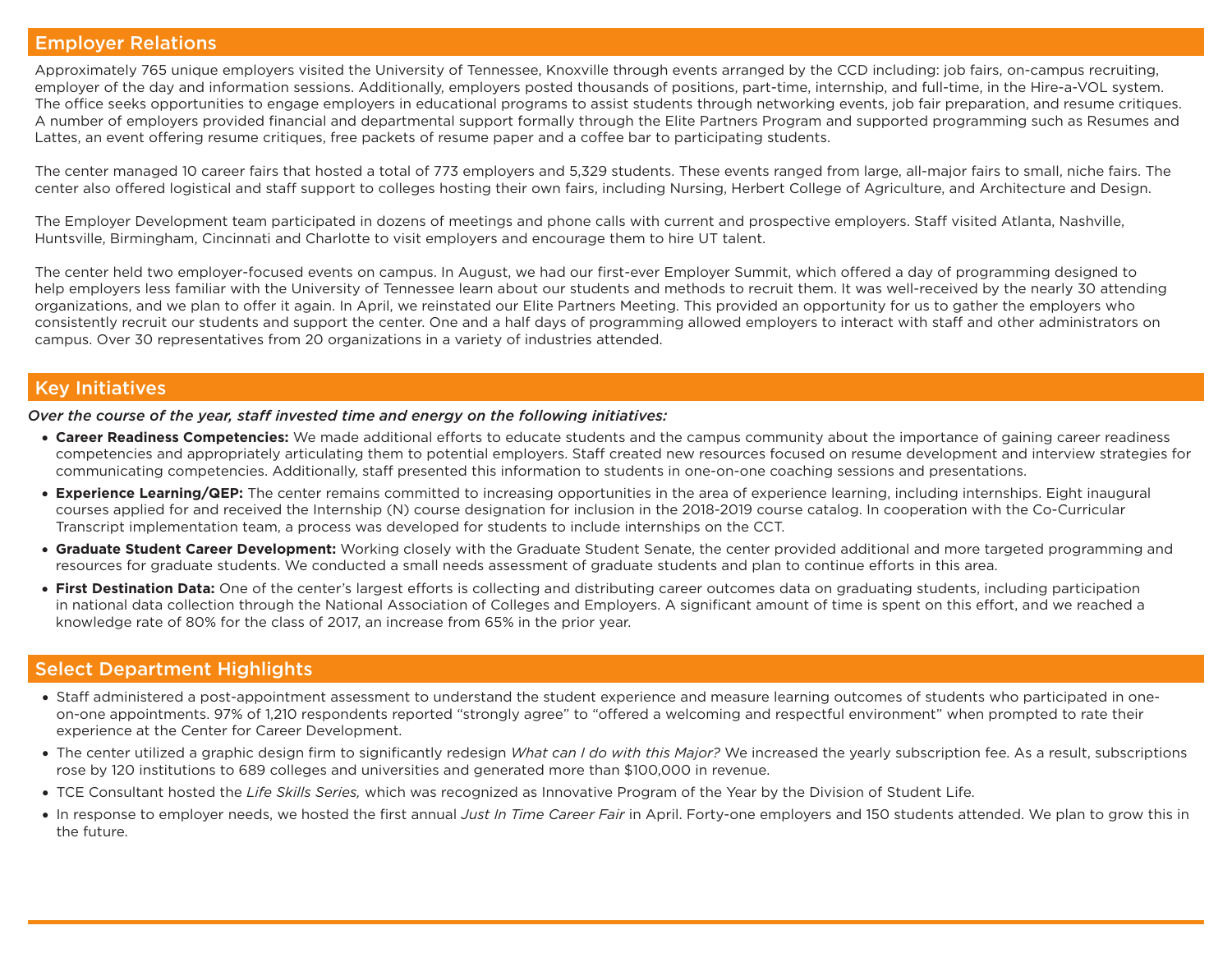# **Student Engagement Data**

Office-Wide Student & Alumni Interactions



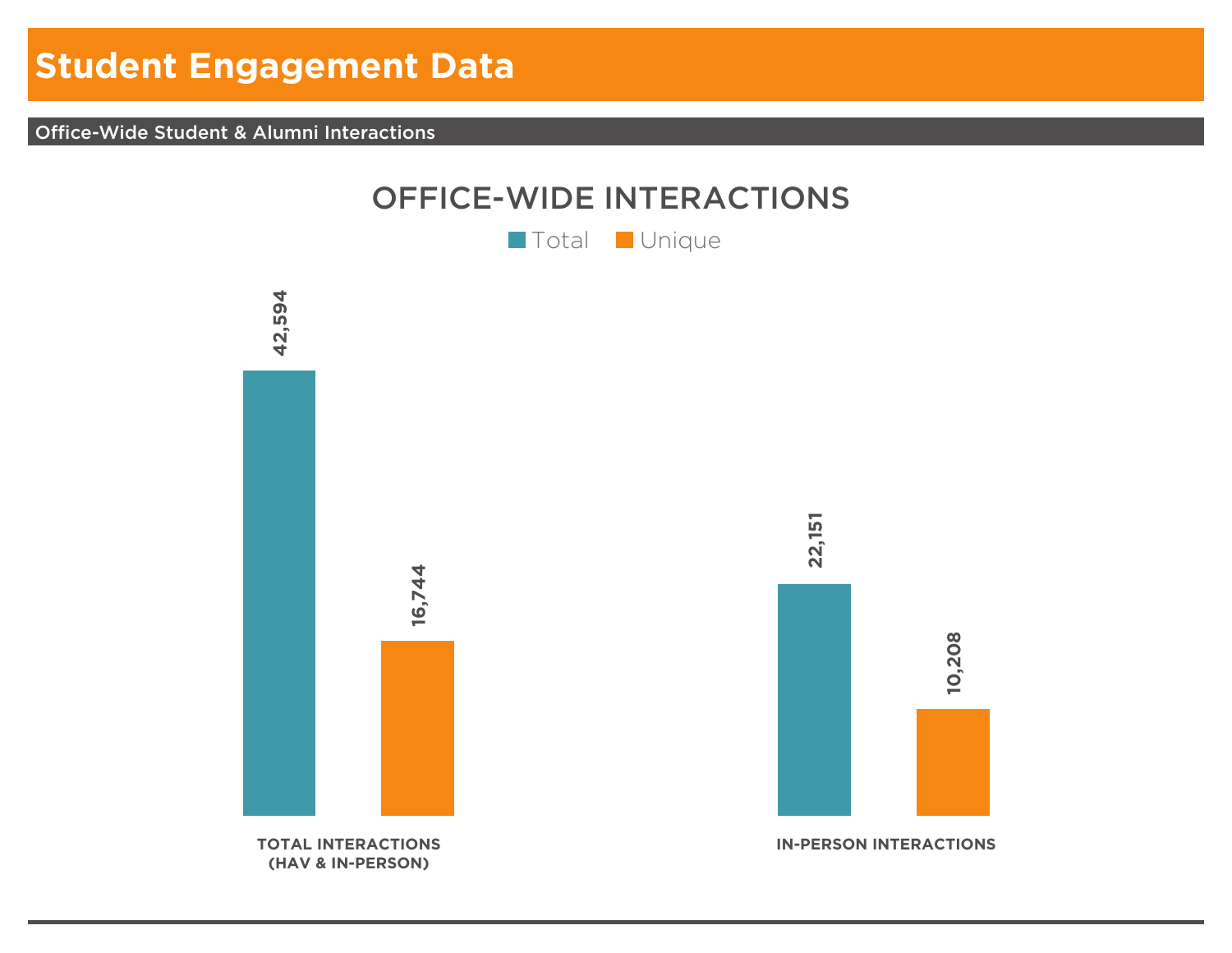

*\*Student Interviews captures pre-select, day-after career fairs, and various in-house interviews.*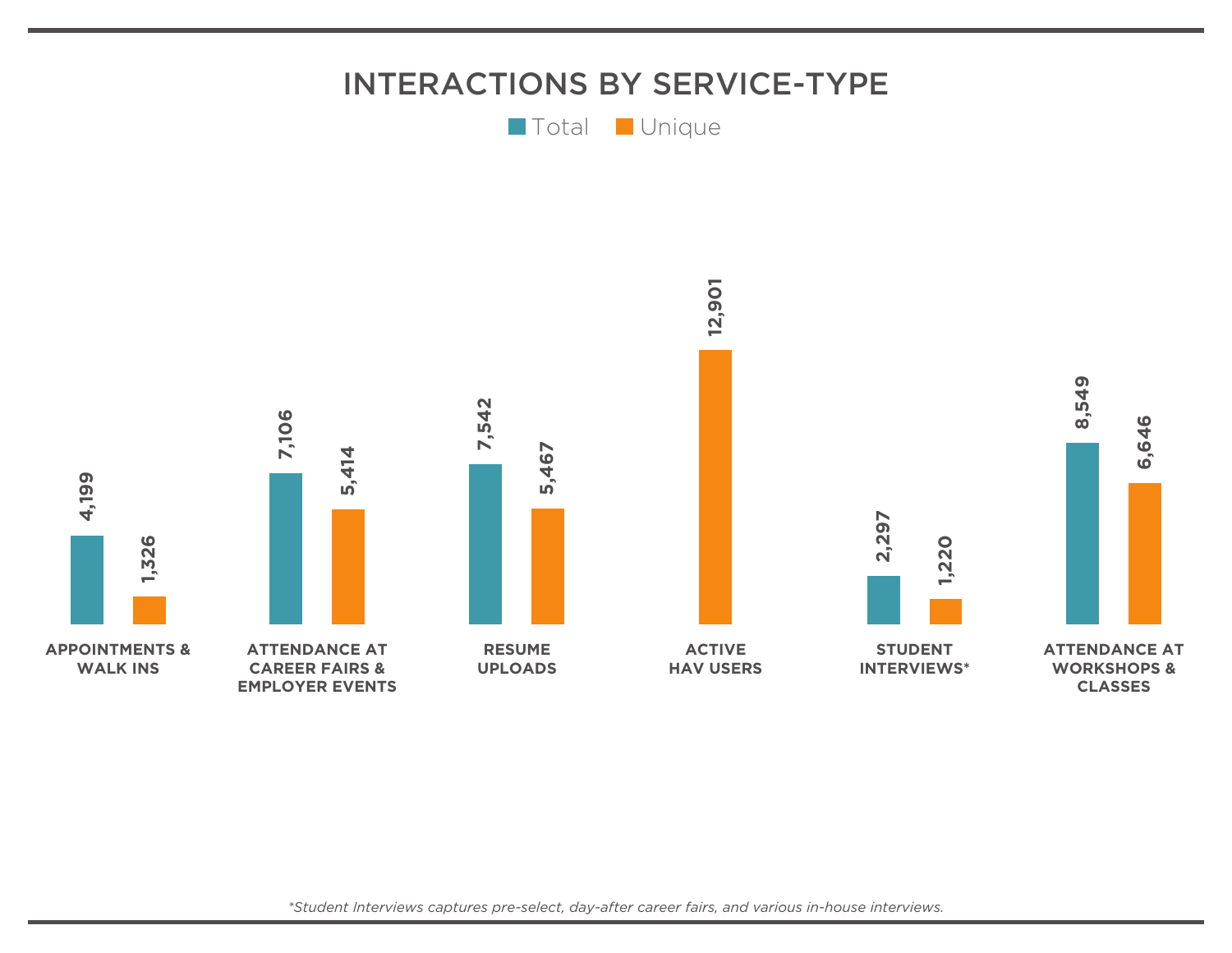

## PERCENTAGE OF OVERALL UNIQUE INTERACTIONS BY CLASS DEMOGRAPHICS\*

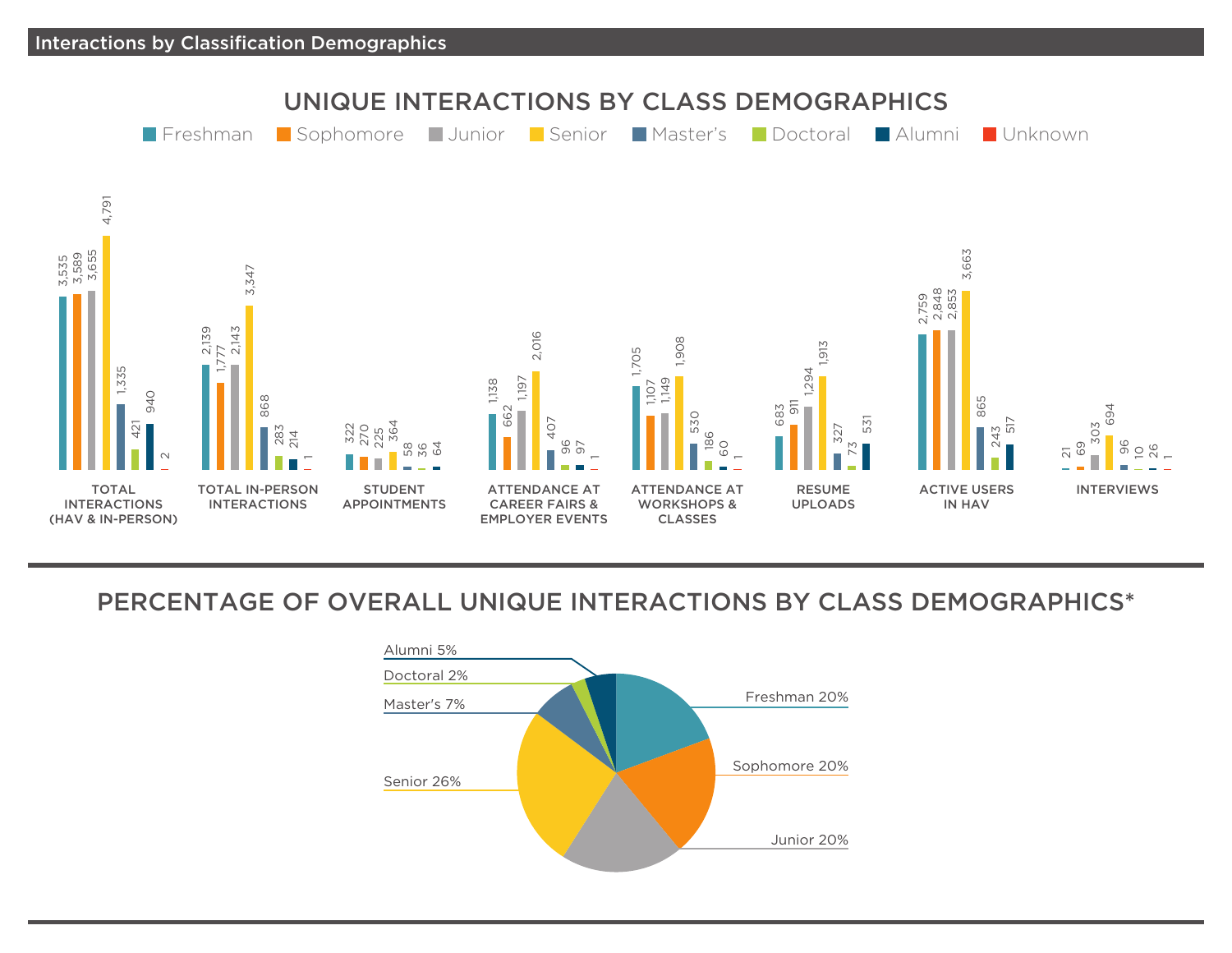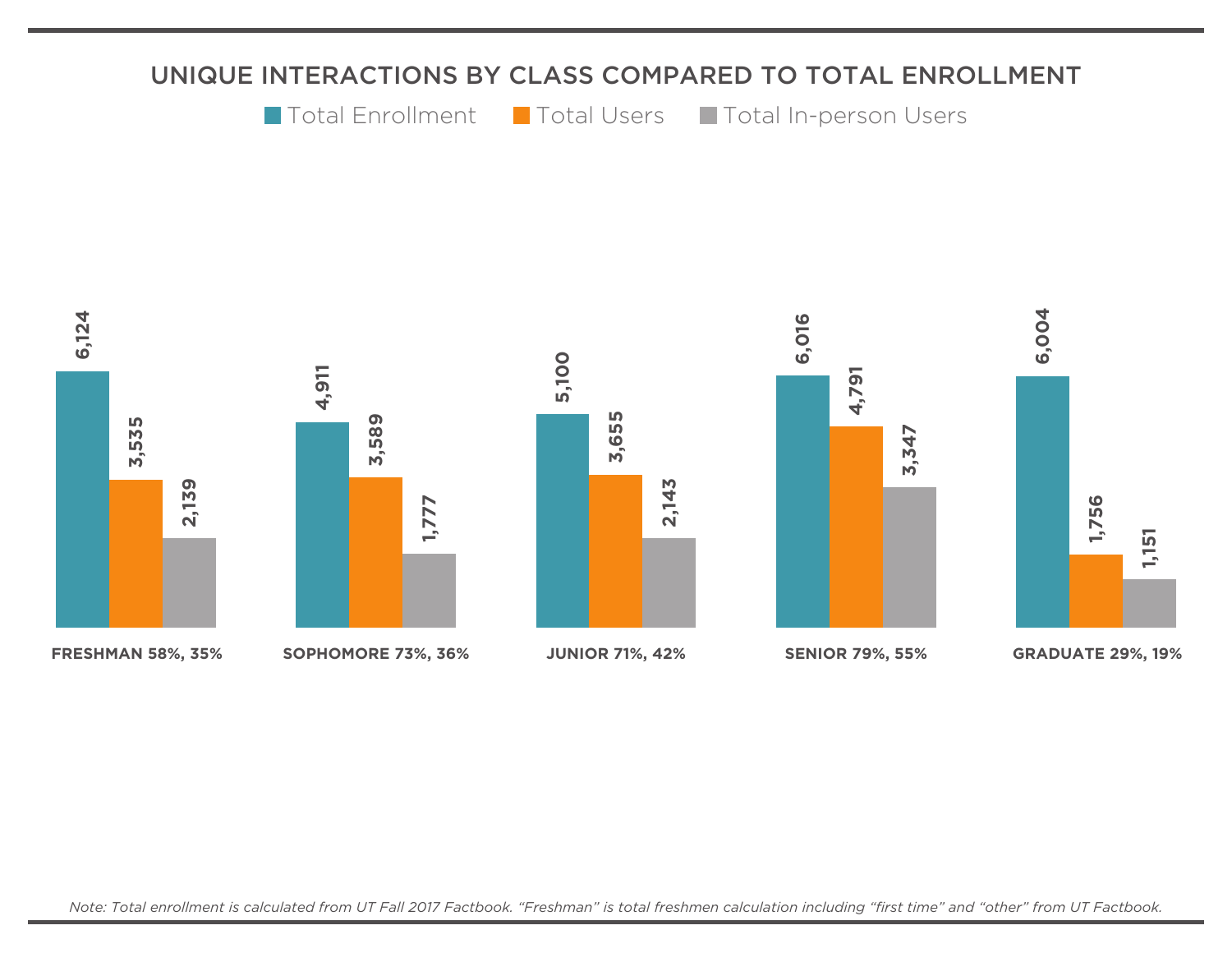## PERCENTAGE OF OVERALL UNIQUE INTERACTIONS BY COLLEGE DEMOGRAPHICS



*\*Due to students' changes in college/major over the Fall to Spring semester, some totals will not add up to Total Users. Percentages are, therefore, approximates.*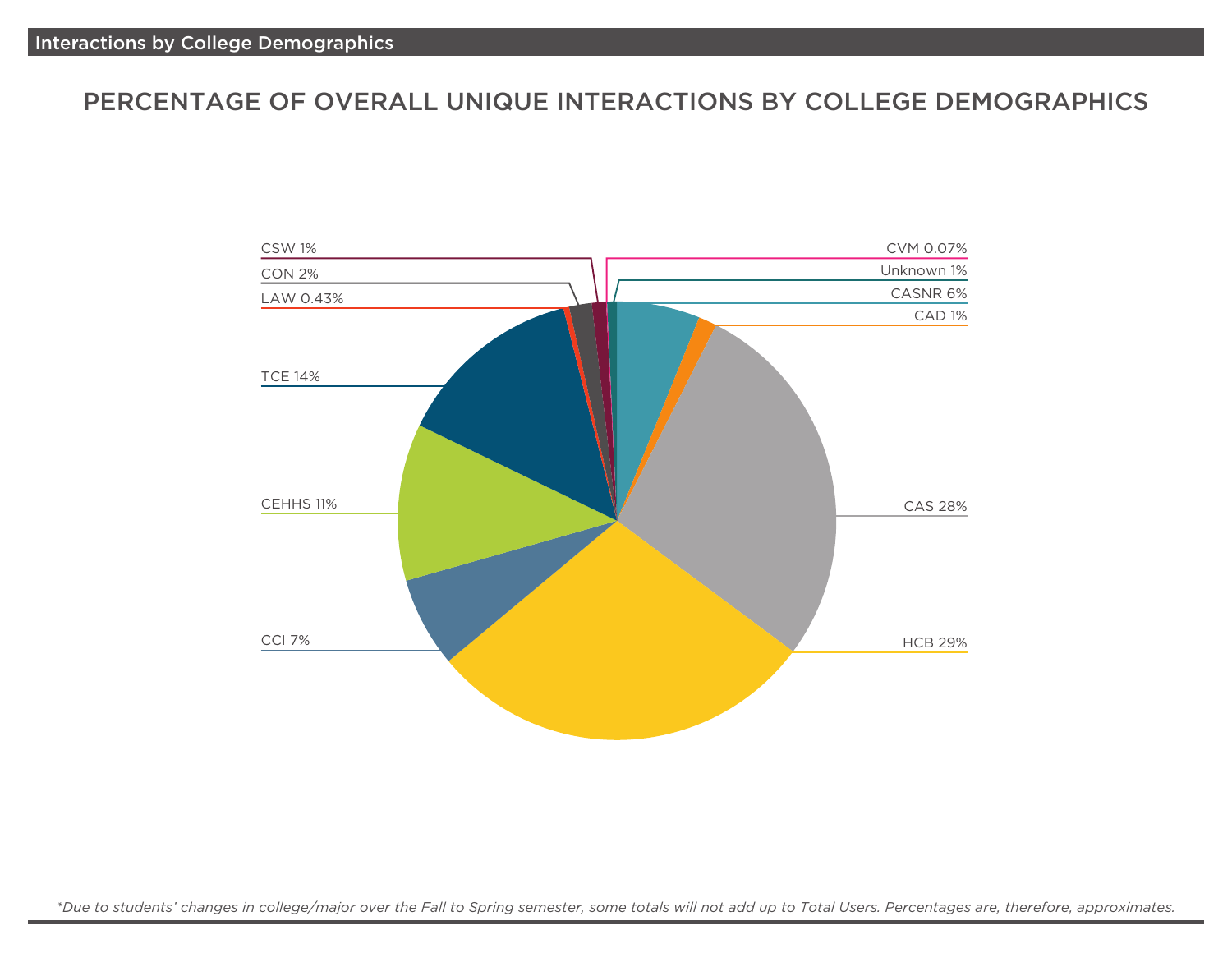## UNIQUE INTERACTIONS BY COLLEGE AND CLASS LEVEL COMPARED TO TOTAL ENROLLMENT

|                 | <b>Total</b><br><b>Enrollment</b> | <b>Total Users</b><br>(HAV &<br>In-Person) | %   | In-Person<br>Users* | %   | <b>Total</b><br><b>Enrollment   Total UG</b><br>- UG | Users*      | %            | In-Person<br>$\mathsf{UG}^*$ | %              | <b>Total</b><br><b>Enrollment</b><br>- Grad | <b>Total</b><br>Grad<br>Users* | %   | In-Person<br>Grad <sup>*</sup> | %               | <b>Total</b><br>Alumni<br>Users** | In-Person<br>Alumni** |
|-----------------|-----------------------------------|--------------------------------------------|-----|---------------------|-----|------------------------------------------------------|-------------|--------------|------------------------------|----------------|---------------------------------------------|--------------------------------|-----|--------------------------------|-----------------|-----------------------------------|-----------------------|
| <b>CASNR</b>    | 1702                              | 1071                                       | 63% | 704                 | 41% | 1447                                                 | 949         | 66%          | 643                          | 44%            | 255                                         | 86                             | 34% | 58                             | 23              | 45                                | 14                    |
| <b>CAD</b>      | 460                               | 236                                        | 51% | 183                 | 38% | 419                                                  | 171         | 41%          | 128                          | 31%            | 41                                          | 61                             | n/a | 55                             | n/a             | 4                                 | $\mathsf{O}\xspace$   |
| <b>CA&amp;S</b> | 7586                              | 4844                                       | 64% | 2256                | 30% | 6974                                                 | 4176        | 60%          | 1914                         | 27%            | 1234                                        | 421                            | 34% | 300                            | 24              | 286                               | 44                    |
| <b>HCB</b>      | 5488                              | 5034                                       | 92% | 3477                | 63% | 4876                                                 | 4495        | 92%          | 3234                         | 66%            | 612                                         | 270                            | 44% | 173                            | 28              | 341                               | 78                    |
| <b>CCI</b>      | 1451                              | 1163                                       | 80% | 732                 | 50% | 1210                                                 | 995         | 82%          | 652                          | 54%            | 241                                         | 105                            | 44% | 75                             | 31              | 81                                | 6                     |
| <b>CEHHS</b>    | 3241                              | 2024                                       | 62% | 1064                | 33% | 2405                                                 | 1606        | 67%          | 805                          | 33%            | 836                                         | 354                            | 42% | 235                            | 28              | 70                                | 24                    |
| <b>TCE</b>      | 4322                              | 2431                                       | 56% | 1605                | 37% | 3248                                                 | 2024        | 63%          | 1360                         | 42%            | 1074                                        | 312                            | 29% | 209                            | 19              | 129                               | 47                    |
| <b>COL</b>      | 351                               | 75                                         | 21% | 40                  | 11% | 0                                                    | 0           | $\mathbf{0}$ | 0                            | $\mathbf{0}$   | 351                                         | 75                             | 21% | 40                             | 11              | $\overline{2}$                    | $\mathbf{1}$          |
| <b>CON</b>      | 807                               | 292                                        | 36% | 194                 | 24% | 631                                                  | 277         | 44%          | 188                          | 28%            | 176                                         | 15                             | 9%  | 6                              | $\overline{3}$  | $\mathbf{1}$                      | $\mathbf 0$           |
| <b>CSW</b>      | 694                               | 183                                        | 26% | 101                 | 15% | 148                                                  | 124         | 84%          | 86                           | 58%            | 546                                         | 55                             | 10% | 15                             | $\overline{3}$  | $\overline{4}$                    | $\mathsf{O}\xspace$   |
| <b>CVM</b>      | 373                               | 32                                         | 9%  | 25                  | 7%  | 0                                                    | $\mathbf 0$ | $\mathbf{0}$ | $\mathbf 0$                  | $\overline{0}$ | 373                                         | 32                             | 7%  | 25                             | $7\overline{ }$ | 0                                 | $\mathsf{O}$          |
| <b>UNI</b>      | 1031                              | 275                                        | 27% | 89                  | 9%  | 929                                                  | 244         | 26%          | 82                           | 9%             | 102                                         | 31                             | 30% | $7\overline{ }$                | 7%              | 0                                 | $\mathsf 0$           |

*Note: Total enrollment is calculated from UT Fall 2017 Factbook. "Freshman" is total freshmen calculation including "first time" and "other" from UT Factbook.*

*\*Due to students' changes in college and classifications over the Fall to Spring semester, some totals will not add up to Total users or enrollments, and therefore, percentages are approximates.*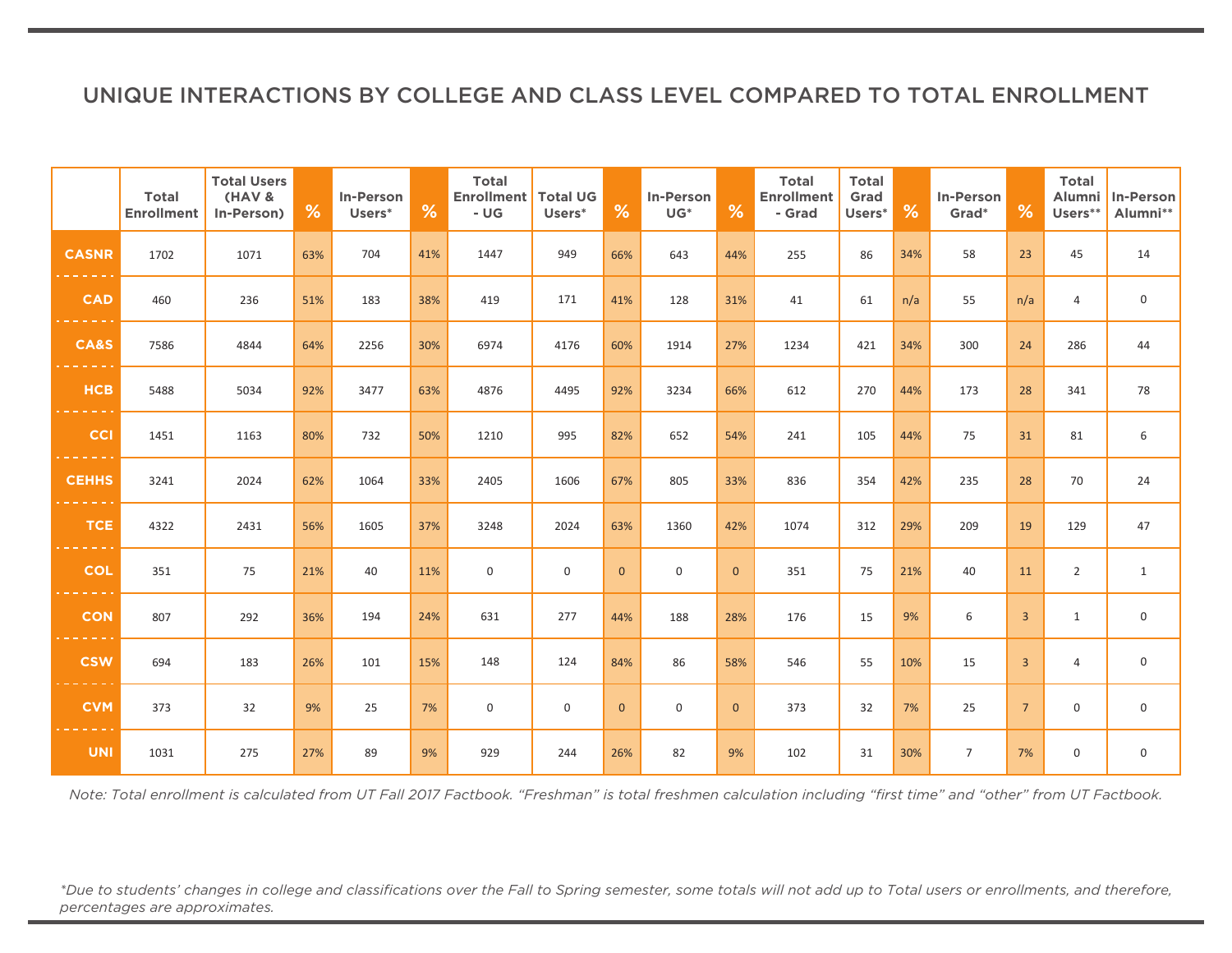## PERCENTAGE OF UNIQUE IN-PERSON USAGE BY RACE/ETHNICITY\*



*\*Race/Ethnicity demographics were unavailable for Hire-A-Vol usage. Percentages are for unique in-person interactions only.*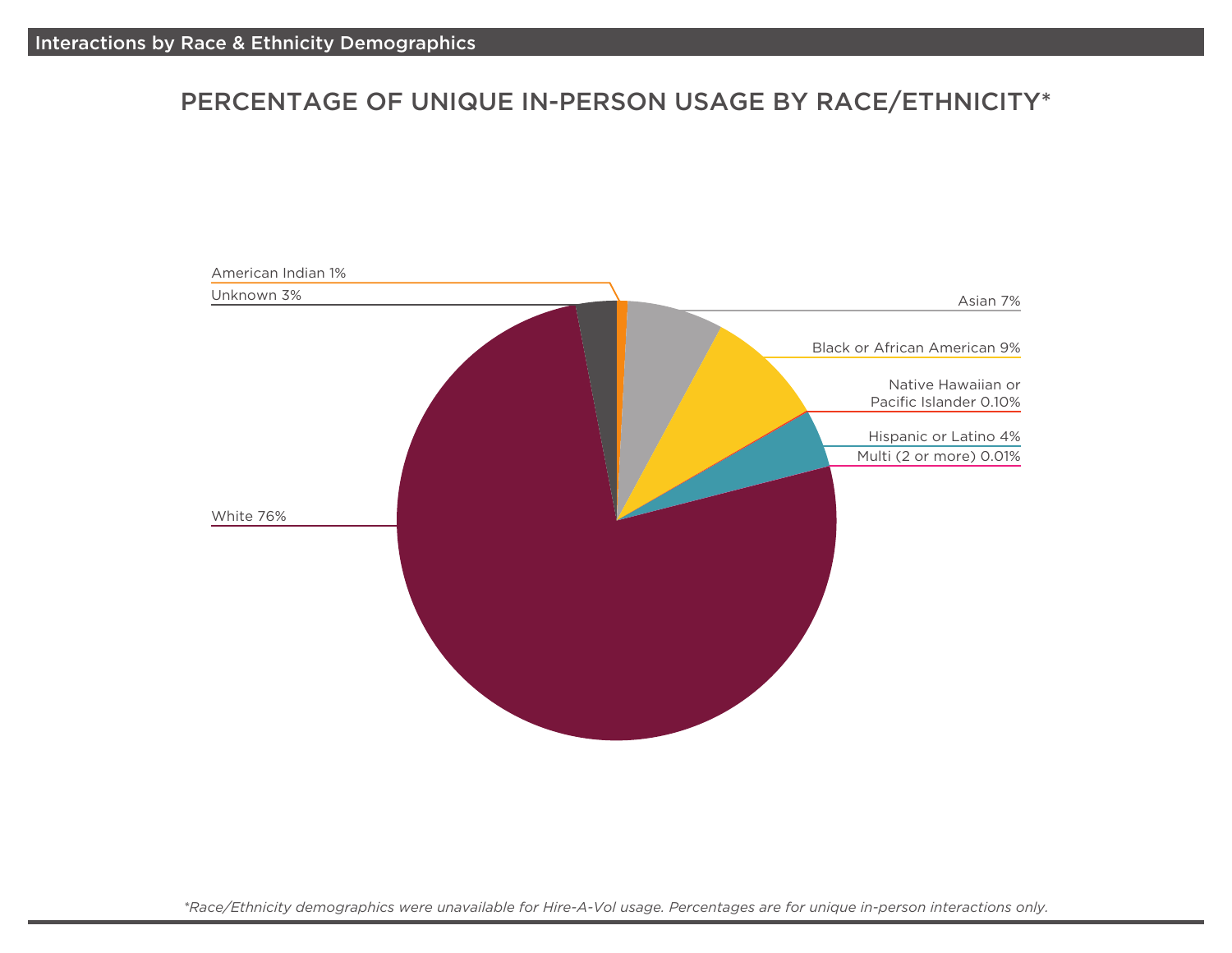

## PERCENTAGE OF OVERALL UNIQUE INTERACTIONS BY GENDER

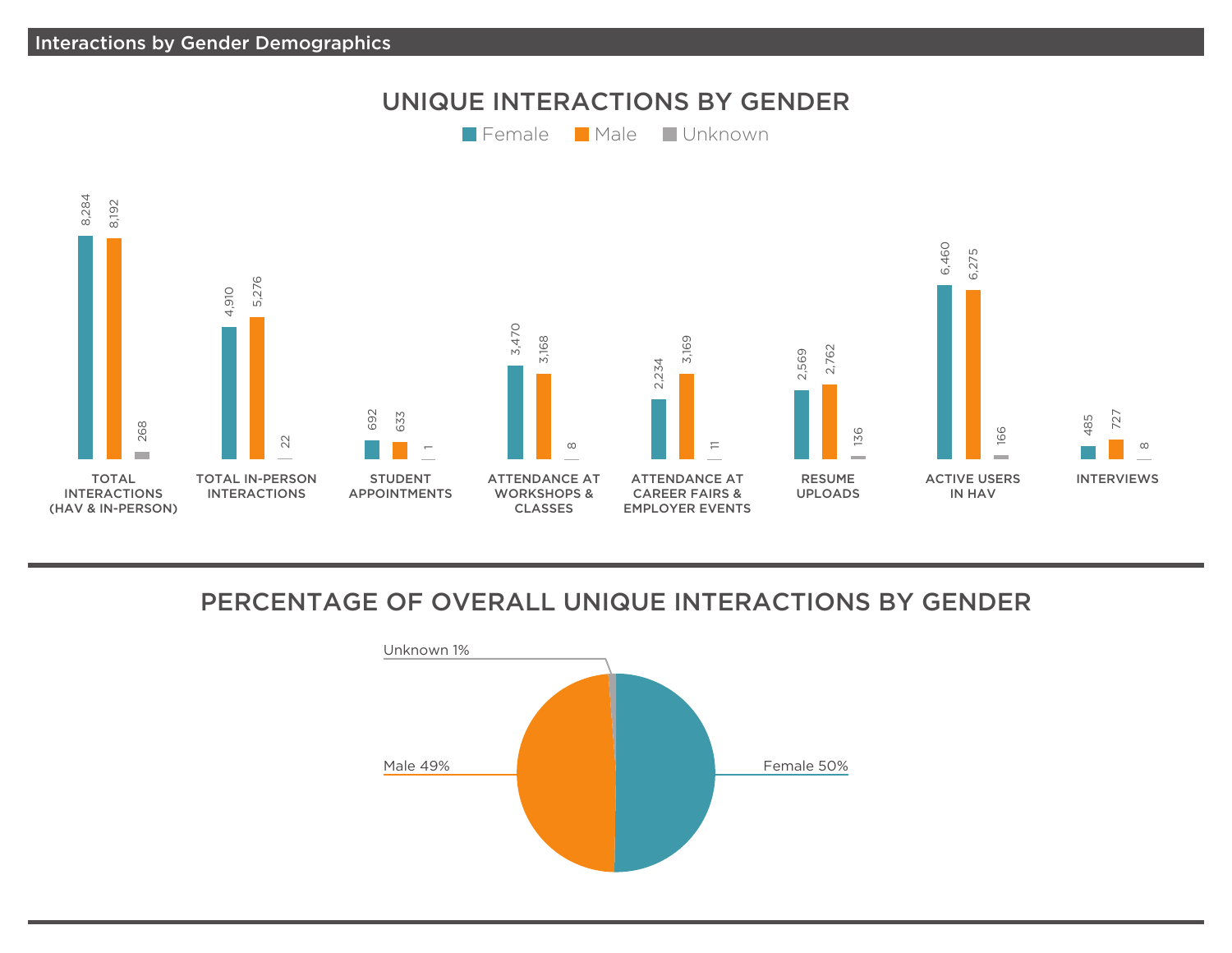# **Employer Engagement Data**

#### Job Fair Attendance

|                                         |                  | 2017<br>2018 | 2016<br>2017 | 2015<br>2016 | 2014<br>2015 |
|-----------------------------------------|------------------|--------------|--------------|--------------|--------------|
| <b>Part-time Job Fair</b>               | <b>Employers</b> | 60           | 57           | 47           | 43           |
|                                         | <b>Students</b>  | 301          | 419          | 318          | 660          |
| <b>Supply Chain Management</b>          | <b>Employers</b> | 122          | 126          | 118          | 95           |
| <b>Job &amp; Internship Fair</b>        | <b>Students</b>  | 1069         | 916          | 628          | 519          |
| <b>Business, Retail and Government</b>  | <b>Employers</b> | 116          | 119          | 108          | 110          |
| <b>Job &amp; Internship Fair</b>        | <b>Students</b>  | 1262         | 1441         | 650          | 763          |
| <b>Engineering and STEM</b>             | <b>Employers</b> | 98           | 114          | 111          | 108          |
| <b>Job &amp; Internship Fair</b>        | <b>Students</b>  | 658          | 787          | 564          | 680          |
| <b>Communications</b>                   | <b>Employers</b> | 45           | 45           | 43           | 60           |
| <b>Job &amp; Internship Fair</b>        | <b>Students</b>  | 258          | 266          | 212          | 290          |
| <b>Diversity Job Fair</b>               | <b>Employers</b> | 66           | 79           | 69           | 67           |
|                                         | <b>Students</b>  | 162          | 357          | 143          | 423          |
| <b>Spring Job &amp; Internship Fair</b> | <b>Employers</b> | 218          | 220          | 226          | 209          |
|                                         | <b>Students</b>  | 1527         | 1452         | 1613         | 1932         |
| <b>Health Fair</b>                      | <b>Employers</b> | 10           | 18           |              |              |
|                                         | <b>Students</b>  | 118          | 44           |              |              |
| <b>Education Fair</b>                   | <b>Employers</b> | 58           | 60           | 54           | 55           |
|                                         | <b>Students</b>  | 123          | 134          | 146          | 186          |
| <b>Just-In-Time Job Fair</b>            | <b>Employers</b> | 41           |              |              |              |
|                                         | <b>Students</b>  | 152          |              |              |              |

## JOB FAIRS HOSTED BY CCD JOB FAIRS SUPPORTED BY CCD

|                                         |                  | 2017<br>2018 | 2016<br>2017 | 2015<br>2016 | 2014<br>2015 |
|-----------------------------------------|------------------|--------------|--------------|--------------|--------------|
| <b>College of Agricultural Sciences</b> | <b>Employers</b> | 39           | 40           | 38           | 55           |
| and Natural Resources Fair              | <b>Students</b>  | 223          | 411          | 452          | 302          |
| <b>Construction Science Fair</b>        | <b>Employers</b> | 46           | 43           | 31           |              |
|                                         | <b>Students</b>  | 84           | 65           | 58           |              |
| <b>Nursing Fair</b>                     | <b>Employers</b> | 14           | 23           | 10           |              |
|                                         | <b>Students</b>  | 25           | 96           | 21           |              |
|                                         | <b>Employers</b> | 64           | 53           | 53           | 38           |
| <b>Architecture and Design Fair</b>     | <b>Students</b>  | 160          | 157          | 137          | 141          |

In addition to job fairs, the center offered a number of events that **connected students and employers including:**

*Career Conversation Panels • Arts and Sciences Preview Night*

*Impact Careers Week • Freelance Workshop*

*Veterans Networking Night • Meet the Firms • Meet the Money*

*Engineering Career Connections • Haslam Employer of the Day*

*Note: Students attending only includes UT students, not alumni or attendees with other status.*